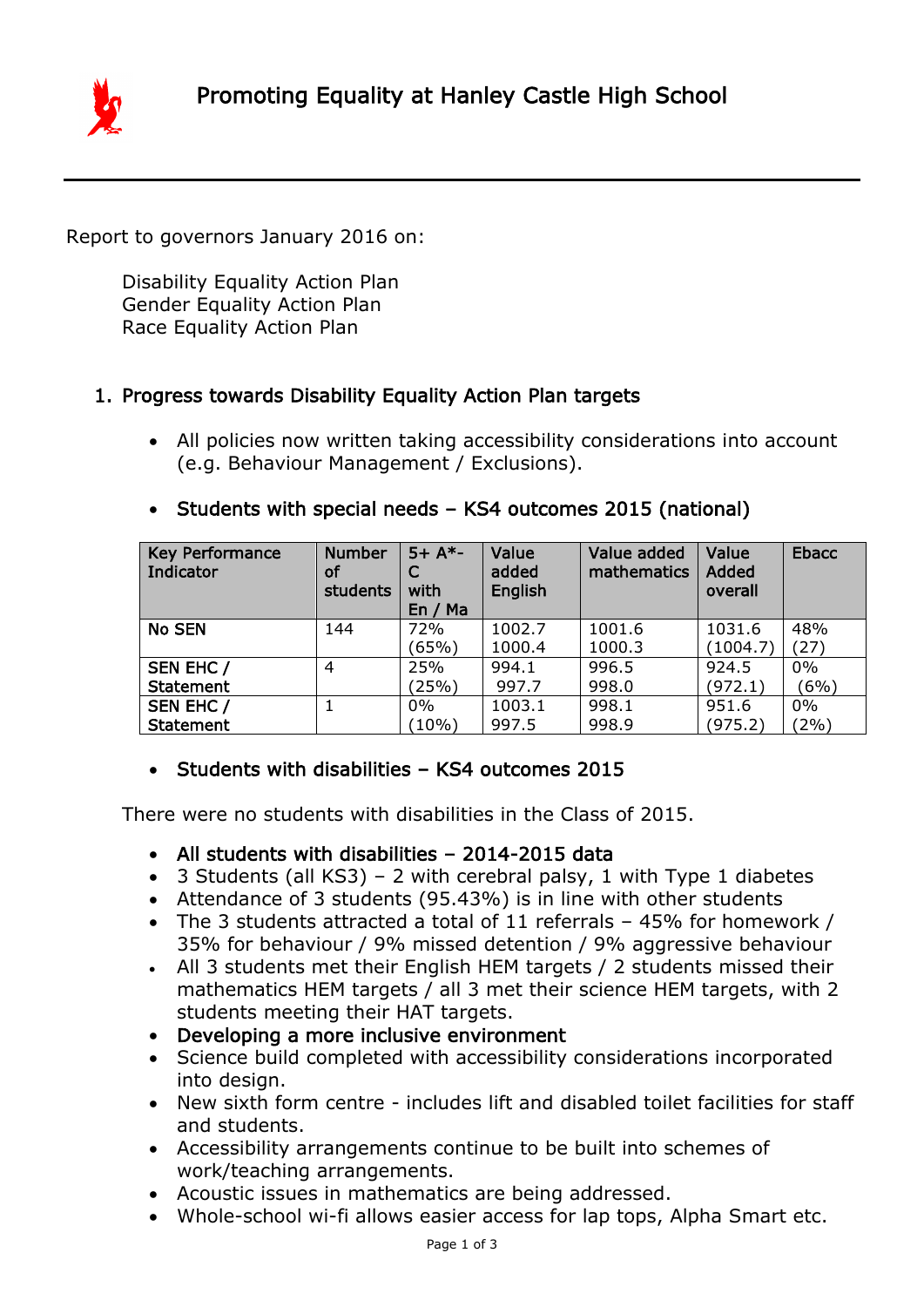

# Promoting Equality at Hanley Castle High School

#### General

- Dyslexia-friendly strategies and materials deployed.
- Successful participation of SEN/D students on a variety of trips and visits.
- Continuing fall in behavioural referrals for SEN/D students.
- Continuing fall in number of fixed term exclusions for SEN/D students.
- Zero permanent exclusions of disabled students.
- Continuing emphasis on whole-school CPD concerning disabilities e.g. Epi-pen/ hearing impairment / dyslexia etc.

### 2. Progress towards Gender Equality Action Plan targets

- All policies now written taking gender equality considerations into account (e.g. revised Pay Policy / Performance Management policies).
- Monitoring of recruitment processes carefully completed use of job and person specifications to assess all candidates objectively.
- Continuing use of LA job evaluation scheme to ensure fairness for support staff.
- Analysis of impact of performance related pay suggests that the system may disadvantage female members of staff. Analysis of Hanley Castle performance management and pay recommendation outcomes for 2013-14 and 2014-15 does not support this.

| Key<br>Performance<br><b>Indicators</b> | All students     |                  |                  | Male              |                   |                | Female             |                    |                    |
|-----------------------------------------|------------------|------------------|------------------|-------------------|-------------------|----------------|--------------------|--------------------|--------------------|
|                                         | 2015             | 2014             | 2013             | 2015              | 2014              | 2013           | 2015               | 2014               | 2013               |
| $% 5+ A*-C$<br>+ En/Ma                  | 72<br>(56)       | 68 (55)          | 64 (60)          | 62<br>(54)        | 67 (50)           | 56             | 80<br>(62)         | 68 (61)            | 75                 |
| English value<br>added                  | 1002.5           | 1001.9           | -                | 1000.7            | 1000.5            |                | 1004.2             | 1003.1             |                    |
| <b>Maths value</b><br>added             | 1001.4           | 1000.8           | ۰                | 1001.3            | 1000.7            |                | 1001.6             | 1001.0             |                    |
| Value<br>Added*                         | 1026.8<br>(1000) | 1016.6<br>(1000) | 1000.5<br>(1000) | 1013.9<br>(991.0) | 1006.3<br>(988.9) | 995.3<br>(991) | 1041.5<br>(1009.0) | 1026.2<br>(1011.3) | 1006.9<br>(1008.9) |

### • Student outcomes 2015 (national)

\*Subject to validation

### 3. Progress towards Race Equality Action Plan targets

- School gained International School Award (January 2015), recognising quality and breadth of the school's work in developing international links and understanding.
- Inaugural Year 8 multi-faith day October 2015 huge success.